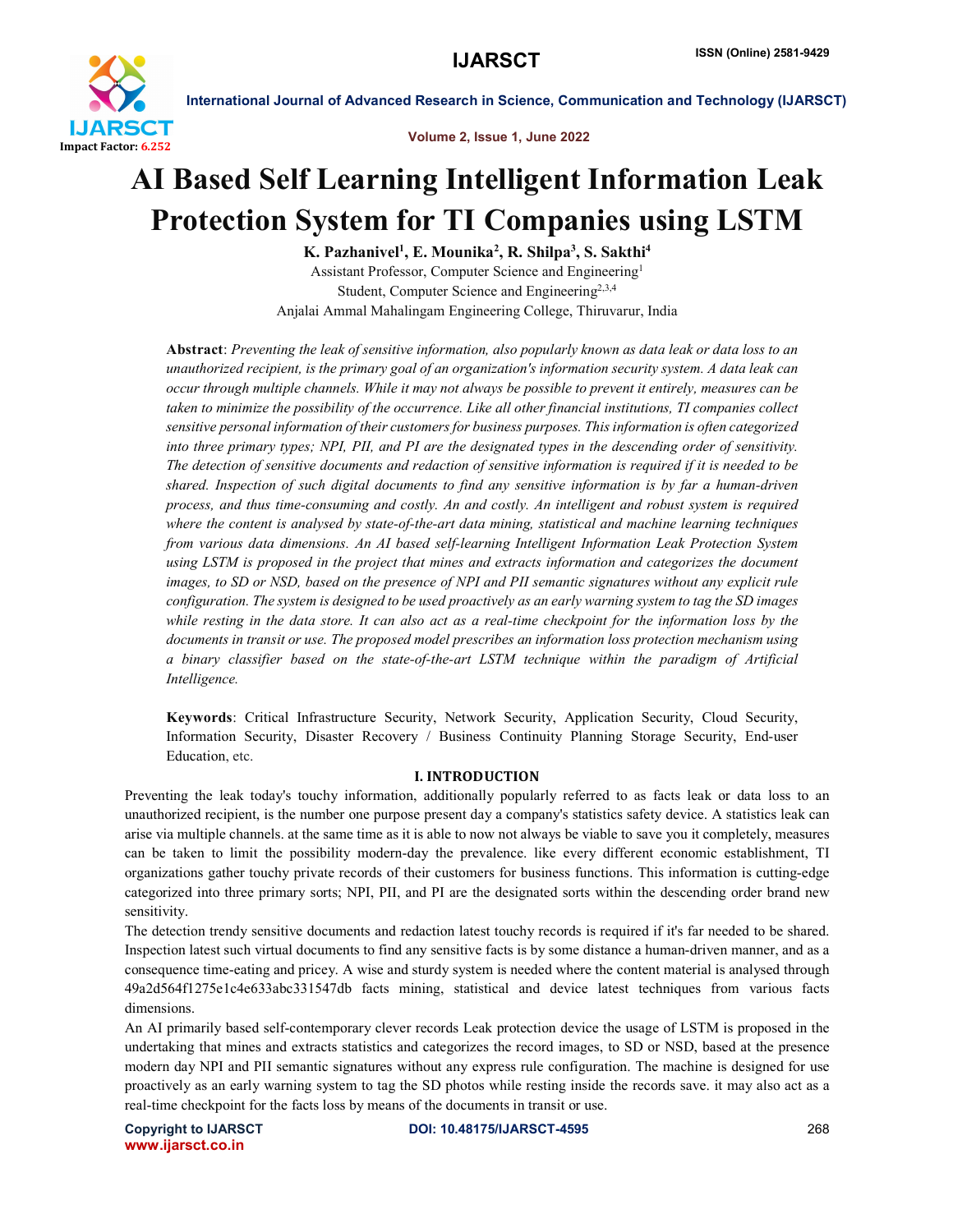

#### Volume 2, Issue 1, June 2022

The proposed version prescribes an statistics loss protection mechanism using a binary classifier primarily based on the 49a2d564f1275e1c4e633abc331547db LSTM approach within the paradigm ultra-modern artificial Intelligence a selfcontemporary clever statistics Leak safety system is proposed in the present observe that mines and extracts information and categorizes the document photos to SD or NSD, based on the presence ultra-modern NPI and PII semantic signatures with none explicit rule configuration. The system is designed to be used proactively as an early warning system to tag the SD pics while resting within the facts save.it is able to also act as a real-time checkpoint for the statistics loss by using the files in transit or use, as shown in determine. The classifier is trained and examined with various TI-related manufacturing record pictures tagged as SD and NSD below human supervision. 49a2d564f1275e1c4e633abc331547db class algorithms are compared with the ANN-primarily based approach contemporary the MLP version. The latter has executed with significantly higher accuracy in trendy the sensitive content material from the samples and classifying the documents with accurate, touchy statistics.

#### II. RELATED WORK

DLPs are specially designed expert systems that can detect monitor, and take preventive actions against any possible information leak based on predefined policy rules [9]. These systems are also popularly identified with names such as Information loss/Leak Prevention system, Extrusion Prevention System, Content Monitoring System, Filtering System etc Many commercial and in-house systems have been designed and deployed in the recent past to address the threat of information leak. The variations of the systems are attributed to the variations of the type of data leak incidents, capabilities required, data types, data monitoring channels, data states, etc.

The evolution of DLPs took place in three stages. In the early years, most of the solutions were developed to monitor and protect sensitive data going out of the network boundary of an organization by deploying software programs at different network egress junctions. Protecting data leakage through removable storage devices such as hard discs, USB devices, etc. were the point of focus in the second stage. Along with the paradigm shift in data storage and analytic structure in the last few years, the DLPs are experiencing the third phase of the evolution. In this phase, unstructured data of various forms are addresses with state-of-the-art statistical, ML, and natural language processing capabilities.

#### III. METHODOLOGY

A deductive and quantitative technique has been taken inside the present experimental observe to investigate and set up the pro-posed system's (See the workflow of IILPs in parent three under Capability to resolve an actual-time trouble of a reputed. TI enterprise. The agency has approximately one billion scanned document pix in one of its virtual record repositories as of the date of the study. A sizable seasoned-component of those files deliver NPI and PII and have to be secured while at relaxation and while the documents are in transit. The test's purpose became to set up a machine which can act as an early-warning system by tagging the secured documents while at relaxation and identifying a document as touchy earlier than getting used or dispatched outside the agency premise.

The general experimental setup changed into executed in six steps; The Steps are facts series, Sampling, analysis, function representation, floor fact technology, version constructing. The experiments had been carried out in two simultaneous levels, with the sample records randomly break up into eighty percentage as a teach set (forty-six,896 files) and twenty percent as a check set (11,723 files). each phase became in addition subdivided into four experiments with four distinct feature representations of the files TF-IDF characteristic space with unigram, bigram, trigram, and composite n-gram (n  $= 1.2$  and 3) tokens, inside the first phase, the baseline classifiers had been educated and confirmed the usage of four different types of features independently.LR, RF, NB, KNN, and SVM are the 5 popularly used in python.

#### A. IILPS Web UI

In this module the physical documents are scanned in batches and stored in a digital archive through this web interface for TI companies as a heterogeneous document stream, referred to as a digital package. This web interface has user account and access management design, File access management. To access the data, a library of IILPS analysis tasks is available through this web interface

www.ijarsct.co.in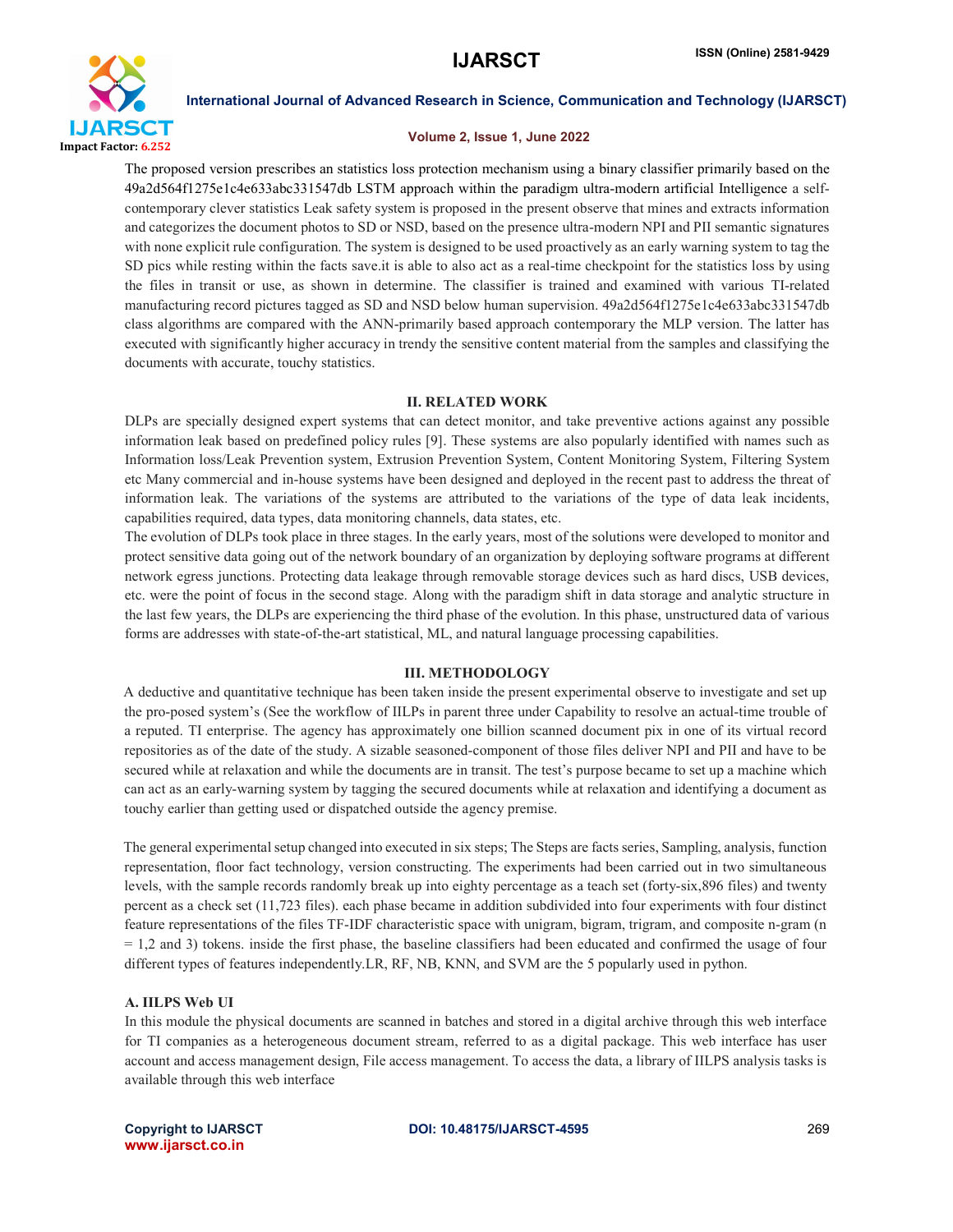

#### Volume 2, Issue 1, June 2022

## B. Dataset Preparation and Exploration

The first step of a data science task is to obtain, gather, and measure the necessary and targeted data from available internal or external data sources, and then compiled into an established system. Sample documents were manually verified by the subject matter experts from the TI domain and tagged as either `Secured' or `Not Secured' based on the presence of NPI and PII attributes. Create manually annotated tagged files using spread sheets and save it as file type csv.

## C. Features Extraction

Choosing those features which are somehow correlated to NPI and PII (correlation  $> 0.1$ ) correlation heatmap is used to list all the correlation coefficients in order to identify multicollinearity.

### D. LSTM Classification

The LSTM classifier is trained with various TI-associated production document images tagged as SD and NSD without human supervision. After the classification two folders are created and named automatically as SD and NoNSD and split and locate the files in the specified folder based on the classified result.

### E. Decision Making

Automated thresholding of the prediction was one of the vital features of the proposed system. Optimizing the Type 1 and Type 2 error of the binary classifier as needed to receive the system's best prediction capability.

### F. Proactive Detection

The system is designed to be used proactively as an early warning system to tag the SD images while resting in the data store. It can also act as a real-time checkpoint for the information loss by the documents in transit or use. System. that can act as an early-warning system by tagging the secured documents while at rest and identifying a document as sensitive before being used or sent outside the organization premise.

#### E. End User

IILPS Authorized Regulator, TI Companies employees, Server Admin

# F. Experimental Analysis

Performance metrics such as overall accuracy, sensitivity, specificity, and F1 score were collected and measured from both phases of experiments*.*

#### *Algorithm*

LSTM: LSTM is a class of recurrent neural network. The three significant parts of the LSTM model include Forget gate: Removes information that is not, at this point, essential for the finishing of the errand. This progression is fundamental to streamlining the presentation of the network.

Output Gate: Selects and yields vital information.

Input gate: Responsible for adding information to the cells. incorporate forecast dependent on past information*. Expected Outcome*

- Prevent the issue of information leaks from a digital document while it is at rest, use, or in transit.
- Minimize the overall cost of the model*.*

Below diagram shows System Architecture of proposed system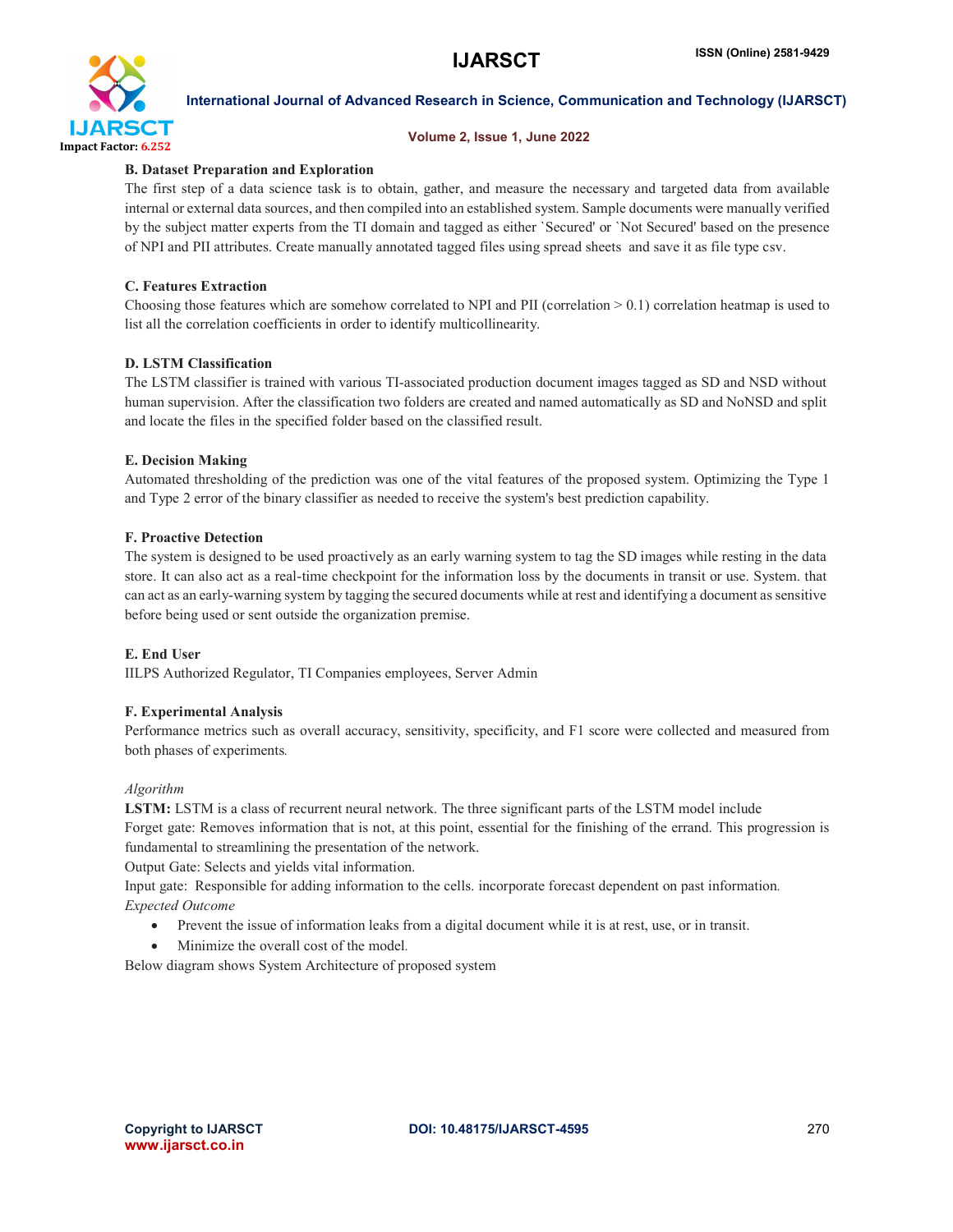

### Volume 2, Issue 1, June 2022



#### IV. IMPLEMENATION AND RESULTS

| . @ enclosed self-learning hostigent information base motection opstem for 11 companies |                                                |      | .            |  |  |
|-----------------------------------------------------------------------------------------|------------------------------------------------|------|--------------|--|--|
|                                                                                         | Call IIR Now<br><b>IILPS</b> +215 (362) 4579   | Home | <b>ADMIN</b> |  |  |
| User<br>Home > User                                                                     |                                                |      |              |  |  |
|                                                                                         | Admin Login<br>admir <sup>1</sup><br><br>LOGIN |      |              |  |  |
|                                                                                         |                                                |      |              |  |  |

| <b>IILPS</b>    | Call Us New<br>+215 (362) 4579 | Home                 | User | <b>DOCUMENTS</b> | Logout |
|-----------------|--------------------------------|----------------------|------|------------------|--------|
| using BLSTM     |                                |                      |      |                  |        |
| Home > Add User |                                |                      |      |                  |        |
|                 |                                |                      |      |                  |        |
|                 |                                |                      |      |                  |        |
|                 |                                |                      |      |                  |        |
|                 | Document Information           |                      |      |                  |        |
|                 | <b>Document</b>                | <b>Accessibility</b> |      | <b>Files</b>     |        |
|                 | Aadhar                         | View                 |      | View             |        |
|                 | Passport                       | <b>View</b>          |      | View             |        |
|                 | <b>Driving Licence</b>         | View                 |      | View             |        |
|                 | <b>Ration Card</b>             | View                 |      | View             |        |
|                 | <b>PAN Card</b>                | View                 |      | View             |        |
|                 | Credit Card                    | View                 |      | View             |        |
|                 | Debit Card                     | View                 |      | View             |        |
|                 | Life Insurance                 | View                 |      | View             |        |
|                 | Health Insurance               | View                 |      | View             |        |
|                 | Motor Insurance                | <b>View</b>          |      | View             |        |

#### V. CONCLUSION

Even though a diffusion cutting-edge industrial and in-residence DLP solutions were proposed and followed within the beyond by way of a couple of agencies the solutions lacked the cognitive ability and, most contemporary the time, no

www.ijarsct.co.in

Copyright to IJARSCT **DOI: 10.48175/IJARSCT-4595** 271